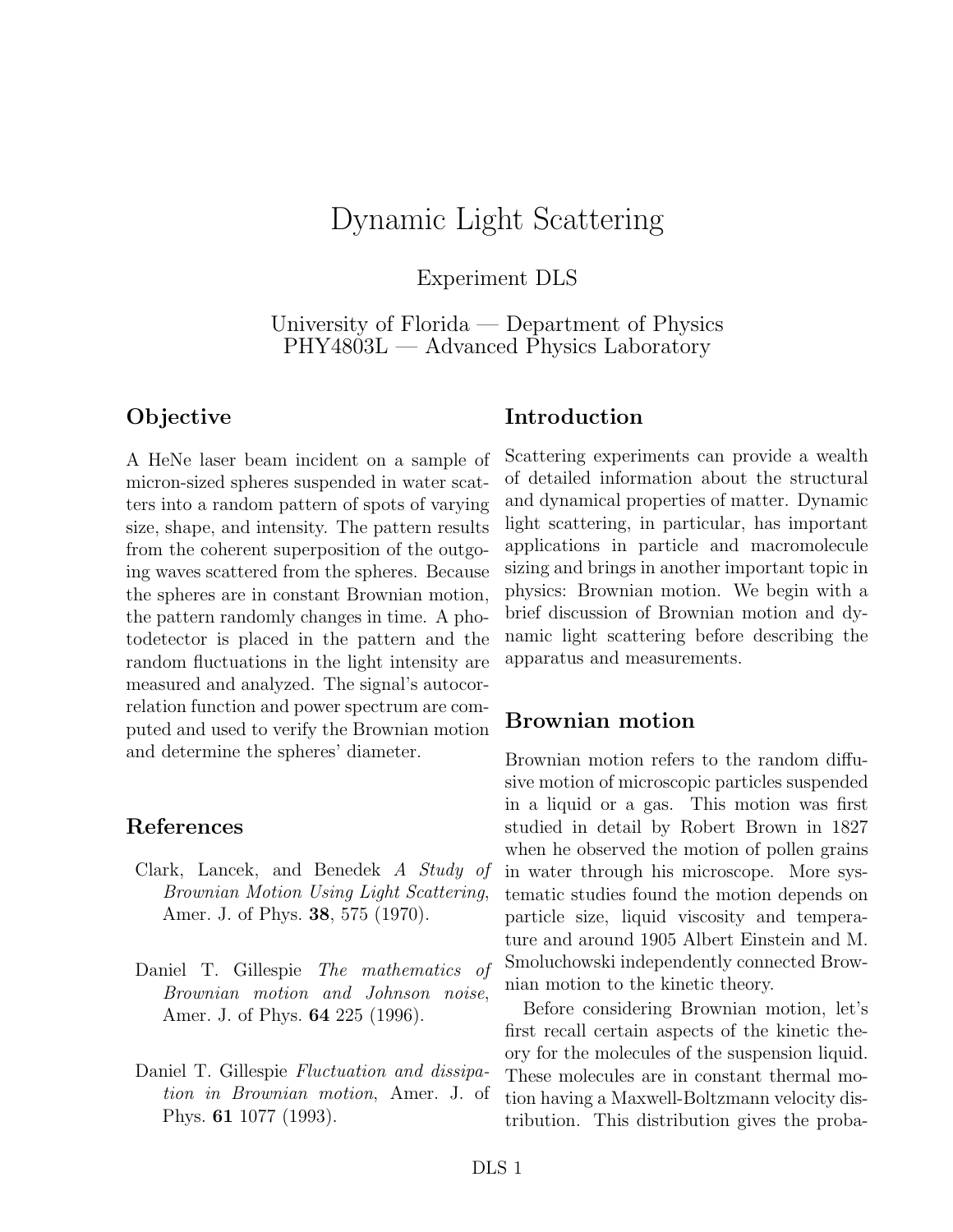bility for the molecule to have a velocity between  $v_x$  and  $v_x + dv_x$  as

$$
dP(v_x) = \sqrt{\frac{m}{2\pi k_B T}} e^{-mv_x^2/2k_B T} dv_x \qquad (1)
$$

where  $m$  is the molecular mass,  $k_B$  is Boltzmann's constant, and *T* is the temperature. Of course, analogous expressions apply to the *y*- and *z*-components of velocity. Equation 1 is a Gaussian probability distribution with a mean of zero and a variance of  $k_B T/m$ .

We will use a shorthand notation

$$
N(\mu, \sigma^2) \tag{2}
$$

to express a Gaussian distribution of mean *µ* and variance  $\sigma^2$  and, for example, the equation

$$
v_x = N\left(0, \frac{k_B T}{m}\right) \tag{3}
$$

will be a shorthand notation expressing that the *x*-component of velocity for a suspension molecule is a sample from the probability distribution of Eq. 1.

The *equipartition theorem* states that each degree of freedom must have an average energy of  $k_B T/2$ . For the translational degree of freedom in the *x*-direction this implies:

$$
\frac{1}{2}m\left\langle v_{x}^{2}\right\rangle =\frac{1}{2}k_{B}T\tag{4}
$$

where the angle brackets *⟨⟩* indicate taking an average over the appropriate probability distribution. For example, with the Maxwell-Boltzmann probability distribution for  $v_x$  (Eq. 1),

$$
\left\langle v_x^2 \right\rangle = \sqrt{\frac{m}{2\pi k_B T}} \int_{-\infty}^{\infty} v_x^2 e^{-mv_x^2/2k_B T} dv_x \quad (5)
$$

which gives  $\langle v_x^2 \rangle = k_B T/m$ , and is clearly consistent with Eq. 4.

Numerical solutions to the motion of a particle typically begin with Newton's second law cast in the form:

$$
d\mathbf{r}(t) = \mathbf{v}(t)dt \tag{6}
$$

$$
d\mathbf{v}(t) = \frac{1}{M}\mathbf{F}(t)dt \tag{7}
$$

where *M* is the particle mass,  $\mathbf{r}(t)$  is its position,  $\mathbf{v}(t)$  is its velocity, and  $\mathbf{F}(t)$  is the net force on the particle. One chooses some small but finite *dt* over which  $\mathbf{r}(t)$  and  $\mathbf{v}(t)$  can be assumed constant.  $\mathbf{F}(t)$ , which may depend on **r** and **v**, is evaluated and the right sides of Eqs. 6 and 7 are calculated. With the left sides defined by

$$
d\mathbf{r}(t) = \mathbf{r}(t+dt) - \mathbf{r}(t) \tag{8}
$$

$$
d\mathbf{v}(t) = \mathbf{v}(t+dt) - \mathbf{v}(t) \tag{9}
$$

the right-side values are then added to the values  $\mathbf{r}(t)$  and  $\mathbf{v}(t)$  to obtain updated values  $\mathbf{r}(t+dt)$  and  $\mathbf{v}(t+dt)$  at a time *dt* later. Starting from given initial conditions for  $\mathbf{r}(0) = \mathbf{r}_0$ and  $\mathbf{v}(0) = \mathbf{v}_0$  at  $t = 0$ , the process is repeated to obtain future values for  $\mathbf{r}(t)$  and  $\mathbf{v}(t)$  at discrete intervals. As we will see, this modeling of the equations of motion is particularly appropriate for Brownian motion.

The motion is said to be *deterministic* when  **can be precisely determined from the val**ues of  $\mathbf{r}(t)$ ,  $\mathbf{v}(t)$ , and *t*. For example, in a collision between two particles with a known interaction (such as the Coulomb or gravitational force)  $F(t)$  is deterministic and the motion is quite predictable.<sup>1</sup>

For Brownian motion, **F**(*t*) arises from the continual collisions of suspension molecules against the particle. Each interaction with a suspension molecule during a collision delivers

<sup>1</sup>Deterministic does not always mean predictable. Some perfectly precise forms of  $\mathbf{F}(t)$  lead to chaotic solutions that cannot be predicted far into the future at all.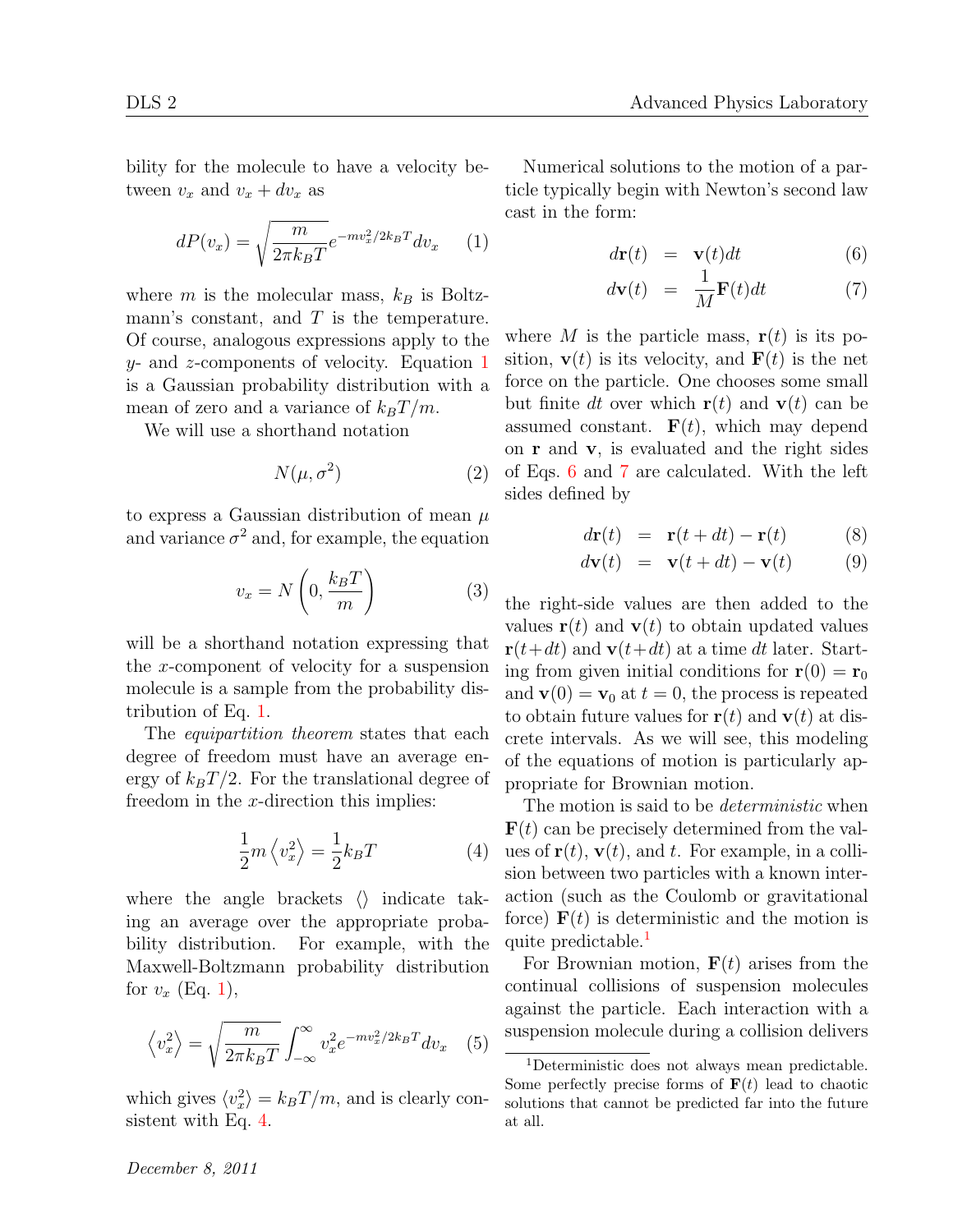an impulse to the particle

$$
\mathbf{J}_i = \int \mathbf{F}_i(t)dt \tag{10}
$$

where  $\mathbf{F}_i(t)$  is the force on the particle and the integral extends over the duration of the collision. The individual impulses  $J_i$  vary in size and direction depending on the speeds and angles involved in the collision. Velocities vary according to the Maxwell-Boltzmann distribution and average around 600 m/s for room temperature water. Collisions are short and frequent, occurring around  $10^{19}$  times per second for a  $1\mu$  particle in water. The randomness of the individual collisions leads to a net force that includes random components and the force and motion are said to be *stochastic.* The motion of a single particle is unpredictable and only probabilities or average behavior can be determined.

Because of the high collision frequency, we can choose a time interval *dt* short enough that  $\mathbf{r}(t)$  and  $\mathbf{v}(t)$  do not change significantly, yet long enough to include thousands of collisions. Over such an interval, the value of  $\mathbf{F}(t)dt$  in Eq. 7 would properly be the sum of all impulses delivered during the interval *dt*

$$
\mathbf{F}(t)dt = \sum_{i} \mathbf{J}_i \tag{11}
$$

With enough collisions, the *central limit theorem* can be used to draw important conclusions about the form of  $\mathbf{F}(t)dt$  even though detailed knowledge of individual impulses is lacking.

The central limit theorem states that the sum of many random numbers will always be a Gaussian-distributed random number. More specifically, it states that if each of the individual random numbers are from a distribution (which need not be Gaussian) having a mean  $\mu_i$  and variance  $\sigma_i^2$ , then the sum of *N* such allows one to see how Eq. 12 is related to

from a Gaussian distribution of mean  $\mu = N\mu_i$ and variance  $\sigma^2 = N \sigma_i^2$ .

Each cartesian component of  $J_i$  can be assumed to be a random number from some (unknown) distribution and thus the central limit theorem applies to each component of Eq. 11. Remember,  $\mathbf{v}(t)$  and  $\mathbf{r}(t)$  do not change significantly over the interval *dt*; the probability distributions for the components of  $J_i$  arise from the distribution of velocities for the suspension molecules and from the distribution of collision angles. Moreover, because the number of collisions *N* over a time interval *dt* will be proportional to *dt*, the central limit theorem implies that each component of  $\mathbf{F}(t)dt$  will be a random number from a Gaussian distribution having a mean and variance proportional to *dt*.

Shortly after Einstein's work on the subject, Paul Langevin hypothesized that  $\mathbf{F}(t)dt$  can be expressed

$$
\mathbf{F}(t)dt = -\alpha \mathbf{v}(t) dt + \mathbf{F}^{(r)}(t) dt \qquad (12)
$$

The viscous drag force *−α***v**, opposite in direction and proportional to the velocity, had already been investigated by Stokes, who showed that the drag coefficient for a sphere of diameter *d* in a suspension of viscosity *η* is given by

$$
\alpha = 3\pi \eta d \tag{13}
$$

 $\mathbf{F}^{(r)}(t)$  is the random part of the collisional force, which Langevin successfully characterized and showed how it was responsible for Brownian motion.

Keeping in mind that any random number from a distribution with a mean  $\mu$  and variance  $\sigma^2$  can be considered as the sum of the mean and a zero-mean random number having a variance  $\sigma^2$ 

$$
N(\mu, \sigma^2) = \mu + N(0, \sigma^2)
$$
 (14)

random numbers will be a random number Eq. 11 and the central limit theorem. Each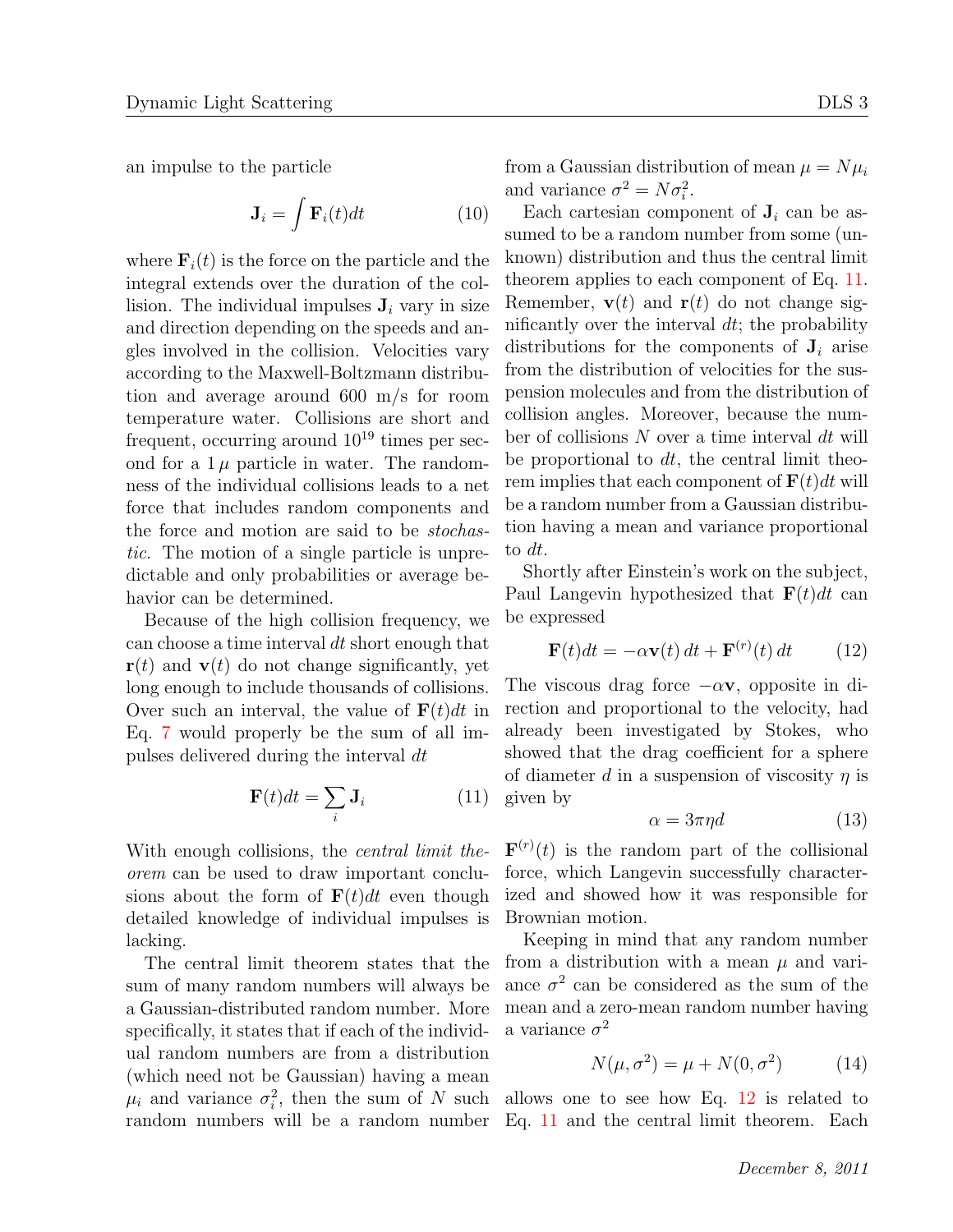cartesian component of the *−α***v** *dt* term in Eq. 12 is the mean of the sum in the central limit theorem applied to that component of Eq. 11. With the means accounted for by the  $-\alpha \mathbf{v} dt$  term, each component of the  $\mathbf{F}^{(r)}(t)dt$  term must be a zero-mean, Gaussiandistributed random number providing the random or distributed part of the central limit theorem.

After enough collisions, the probability distribution for the particle velocity must become independent of any initial velocity and equilibrate at the Maxwell-Boltzmann distribution.

**Exercise 1** *Determine the room temperature*  $rms\ velocities\ (\sqrt{{\langle v^2 \rangle}})\ of\ water\ molecules\ and$ *of* 1 *µ diameter spheres in water. Assume the spheres have the density of water.*

Of course, it is the random collisions with the suspension molecules that will establish the particle's velocity distribution. In the Langevin model, the  $\mathbf{F}^{(r)}(t) dt$  term will be responsible for establishing it. The *fluctuationdissipation theorem* describes how this happens and implies that over any interval *dt*

$$
F_x^{(r)}(t)dt = N(0, 2\alpha k_B T dt)
$$
 (15)

This equation also holds for the *y* and *z*components. It specifies the variance of the random term in terms of the temperature of the suspension and the drag coefficient.

Note that the mean, or  $-\alpha \mathbf{v} dt$  term, is proportional to *dt* as required by the central limit theorem. Note also that the random  $\mathbf{F}^{(r)}(t)dt$ term also satisfies the theorem in that its variance is proportional to *dt*. Actually, these two proportionalities are required if Eqs. 6 and 7 are to give self-consistent solutions as the step size *dt* is varied.

**Exercise 2** *When solving differential equations numerically, the time step dt must be*

*December 8, 2011*

*chosen small enough that* **r**(*t*) *and* **v**(*t*) *make only small changes during the interval. However, dt must not be made too small because roundoff and other numerical errors occur with each step. Often, one looks at the numerical solutions for*  $\mathbf{r}(t)$  *and*  $\mathbf{v}(t)$  *as the step size dt is decreased, choosing a dt where there is little dependence on its size.*

*Why do the mean and variance of* **F** *dt have to be proportional to dt in order for the equations of motion to be self consistent? Your answer should take into account how the sum of two Gaussian random numbers behave (on average) and how* **v**(*t*) *(on average) would change over one interval dt or over two intervals half as long.*

We will take initial conditions at  $t = 0$  of  $\mathbf{r}(0) = \mathbf{r}_0$  and  $\mathbf{v}(0) = \mathbf{v}_0$ . Thus, the solution will start with a well defined position and velocity. However, the nature of the stochastic force implies that the particle position and velocity for  $t > 0$  will be probability distributions that change with time. The references show how to get them. Here, they are simply presented without proof.

With analogous solutions for the other two velocity components, the solution for  $v_x(t)$  can be written

$$
v_x(t) = N\left(v_{0x}e^{-t/\tau}, \frac{k_BT}{M}(1 - e^{-2t/\tau})\right)
$$
 (16)

where

$$
\tau = \frac{M}{\alpha} \tag{17}
$$

As required at  $t = 0$ , Eq. 16 has the value  $v_x(0) = N(v_{0x}, 0)$  (i.e., the sure value  $v_{0x}$ ). And at  $t = \infty$  it has the solution  $v_x(\infty) =$  $N(0, k_B T/M)$ , i.e., the Maxwell-Boltzmann distribution. Keep in mind that  $t = \infty$  is really  $t \gg \tau$  and  $\tau$  is a very short; for a  $1 \mu$ particle in water,  $\tau \approx 50$  ns. Note how  $\tau$  in Eq. 16 describes the exponential decay of any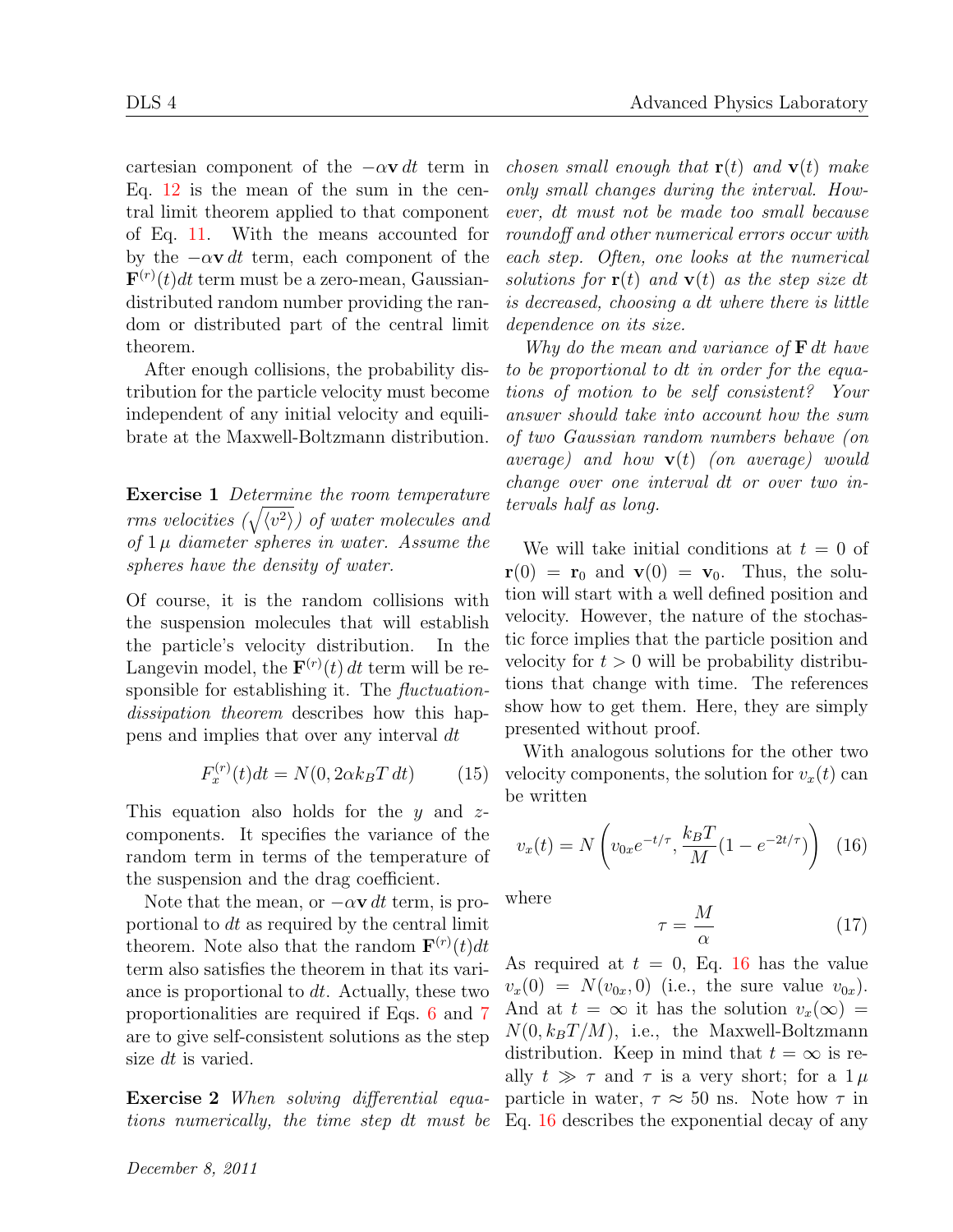initial velocity and (within a factor of two) the exponential approach to the equilibrium velocity distribution.

The probability distribution for the position **r**(*t*) is slightly more complicated. With analogous solutions for  $y(t)$  and  $z(t)$ , the result can be expressed

$$
x(t) = N(\mu_x, \sigma^2)
$$
 (18)

where

$$
\mu_x(t) = x_0 + v_{x0}\tau (1 - e^{-t/\tau}) \tag{19}
$$

and

$$
\sigma^{2}(t) = \frac{2k_{B}T}{\alpha} \left[ t - 2\tau (1 - e^{-t/\tau}) \right] \tag{20}
$$

$$
+ \frac{\tau}{2} (1 - e^{-2t/\tau})
$$

For a particle released from rest at the origin  $(\mathbf{r}_0 = 0, \mathbf{v}_0 = 0)$ , the equilibrium position distribution then becomes

$$
x(t) = N(0, \sigma^2)
$$
 (21)

where

$$
\sigma^2 = \frac{2k_B T t}{\alpha} \tag{22}
$$

Note that important result that the variance of the distribution grows linearly with time.

Recall that Eq. 21 means that the probability for the particle to have a *x*-displacement from x to  $x + dx$  is given by

$$
dP(x) = \frac{1}{\sqrt{2\pi\sigma^2}} e^{-x^2/2\sigma^2} dx \qquad (23)
$$

The probability for the particle's displacement to be in a volume element  $dV = dx dy dz$ around a particular value of **r** is the product of three such distributions—one for each direction *x*, *y* and *z*. Using  $r^2 = x^2 + y^2 + z^2$ , the product becomes

$$
dP(\mathbf{r}) = \frac{1}{(2\pi\sigma^2)^{3/2}}e^{-r^2/2\sigma^2}dV
$$
 (24)

Consider a large number *N* of particles placed at the origin at  $t = 0$ . According to Eq. 24, each will have the probability  $dP(\mathbf{r})$ to be in the volume element *dV* located at that **r**. Consequently, the number of particles in that volume element will be  $N dP(\mathbf{r})$ and their number density would be given by  $\rho(\mathbf{r}) = N dP(\mathbf{r})/dV$  or

$$
\rho(\mathbf{r},t) = \frac{N}{(2\pi\sigma^2)^{3/2}}e^{-r^2/2\sigma^2}
$$
 (25)

where the (implicit) time dependence arises because  $\sigma^2$  grows linearly in time via Eq. 22.

The particles would spread according to Eq. 25 with Eq. 22 until they start to reach the container walls and would continue moving from regions of higher concentration to regions of lower concentration until they are uniformly distributed throughout the suspension. Fick's second law of diffusion describes how  $\rho(\mathbf{r})$  will change in time.

$$
\frac{d\rho}{dt} = D\nabla^2 \rho \tag{26}
$$

where *D* is the *diffusion constant* describing the speed of the diffusion process. Einstein realized how Fick's second law is related to Brownian diffusion and was the first to relate *D* to  $\sigma$ .

**Exercise 3** *Show that*  $\rho(\mathbf{r}, t)$  *satisfies Eq.* 26 *with*

$$
\sigma^2 = 2Dt \tag{27}
$$

Substituting Eq. 22 with Eq. 13 into Eq. 27 leads to the Stokes-Einstein relation

$$
D = \frac{k_B T}{3\pi \eta d} \tag{28}
$$

**Exercise 4** *Eq. 27 says the width of the particle distribution increases with t. Qualitatively, this behavior is reasonable because with more time for the random Brownian motion, one*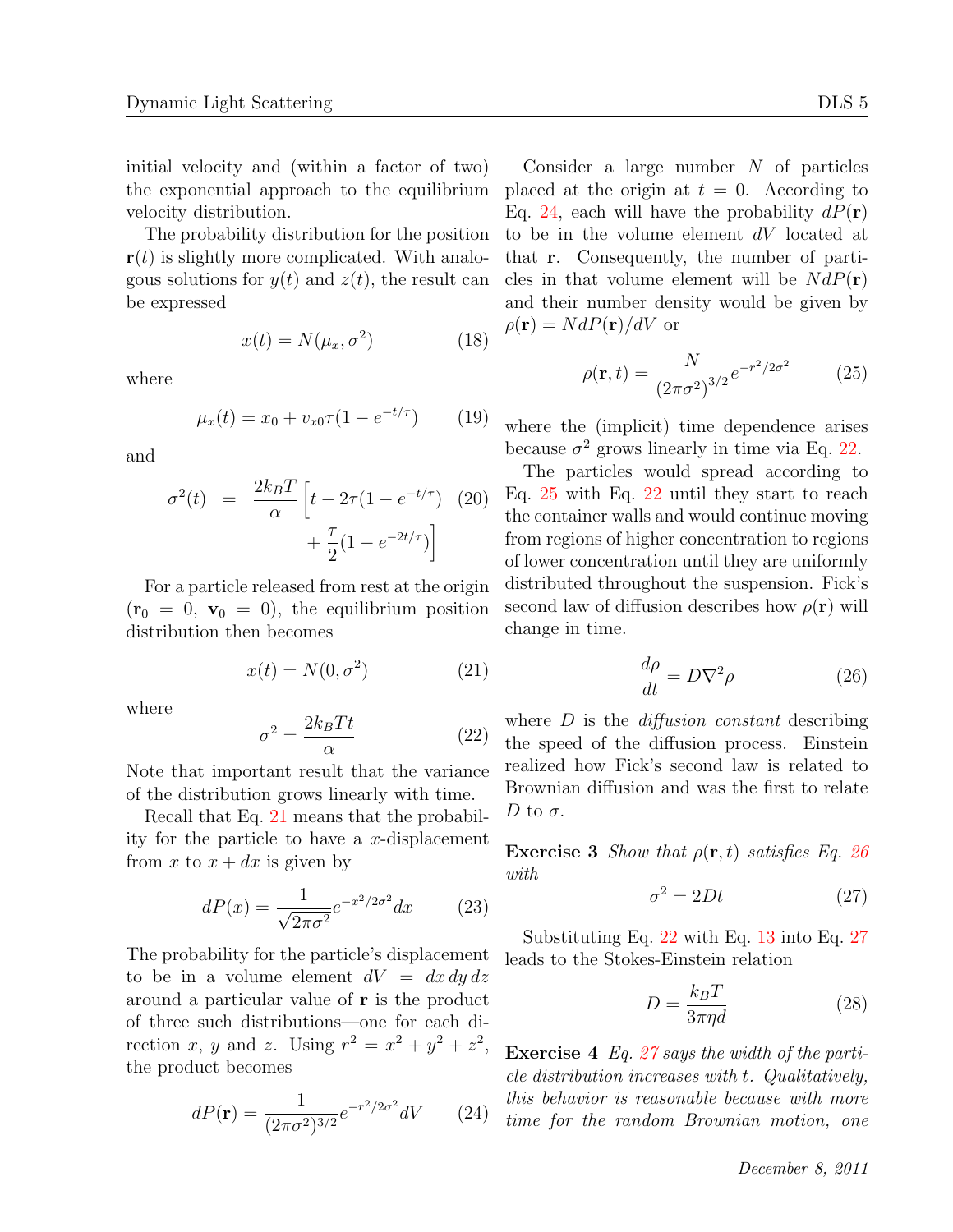

Figure 1: Upper figure: Coherent scattering. Incident plane wavefronts (dotted lines) traveling in the direction of wave vector  $\mathbf{k}_i$  initiate scattered spherical wavefronts (dotted circles) from particles in the scattering volume. In the direction  $\mathbf{k}_f$ , where the detector will be placed, is shown scattered waves from two particles interfering. Lower figure: If the detector is far from the volume, the path length difference *CP D − AOB* determines the phase of the electric field oscillations at the detector from the wave scattered from a particle at  $\mathbf{r}_j$ .

*would expect the values of* **r** *to become more spread out. Explain in a similar qualitative way why the width of the distribution would be expected to increase with T and decrease with η and d as predicted by Eq. 28.*

### **Dynamic light scattering**

Consider first the idealized scattering problem shown schematically at the top of Fig. 1. A monochromatic plane wave travels in a transparent liquid extending throughout all of space. Identical micron-sized spheres undergo Brownian motion within a small volume *V* and scatter the incident wave. Far from the volume, the radiation scattered from each sphere is well approximated by an outgoing spherical wave, and the electric field at the detector will be the sum of the spherical waves from all spheres.

The outgoing spherical wave from a single stationary sphere would produce a simple sinusoidal variation of the electric field strength at the detector

$$
E_0 e^{i(\phi - \omega_0 t)} \tag{29}
$$

where complex notation is used in which physical quantities are obtained as the real part of complex expressions, e.g., the real electric field strength above would be  $E_0 \cos(\phi - \omega_0 t)$ . The angular frequency of oscillations  $\omega_0$  is the same as that of the incident plane wave.  $E_0$ , the amplitude of the oscillation at the detector, is proportional to the amplitude of the incident plane wave, and depends on various properties of the sphere and the medium (e.g., their polarizability) as well as the incident wave's polarization and the scattering angle. Also, since it arises from a spherical wave originating from the sphere,  $E_0$  is inversely proportional to the distance between the sphere and the detector (inverse square-law for the field intensity). If the detector is far from the scattering volume (compared to the volume's dimensions), the variations in the amplitude from spheres at different distances is negligible. Thus, if all spheres are identical (as in this experiment), and light at a single scattering angle is detected, *E*<sup>0</sup> can be taken as a constant for all spheres. However, the phase  $\phi$  is very sensitive to the position of the sphere and can change by  $2\pi$  as the sphere moves as little as a wavelength. Variations in  $\phi$  as the spheres move are, in fact, the source of the intensity variations measured in this experiment.

To see how this comes about, we will first need an expression for the phase  $\phi_j$  in terms of the position vector  $\mathbf{r}_i$  of the *j*th sphere. We may arbitrarily take  $\phi = 0$  for a sphere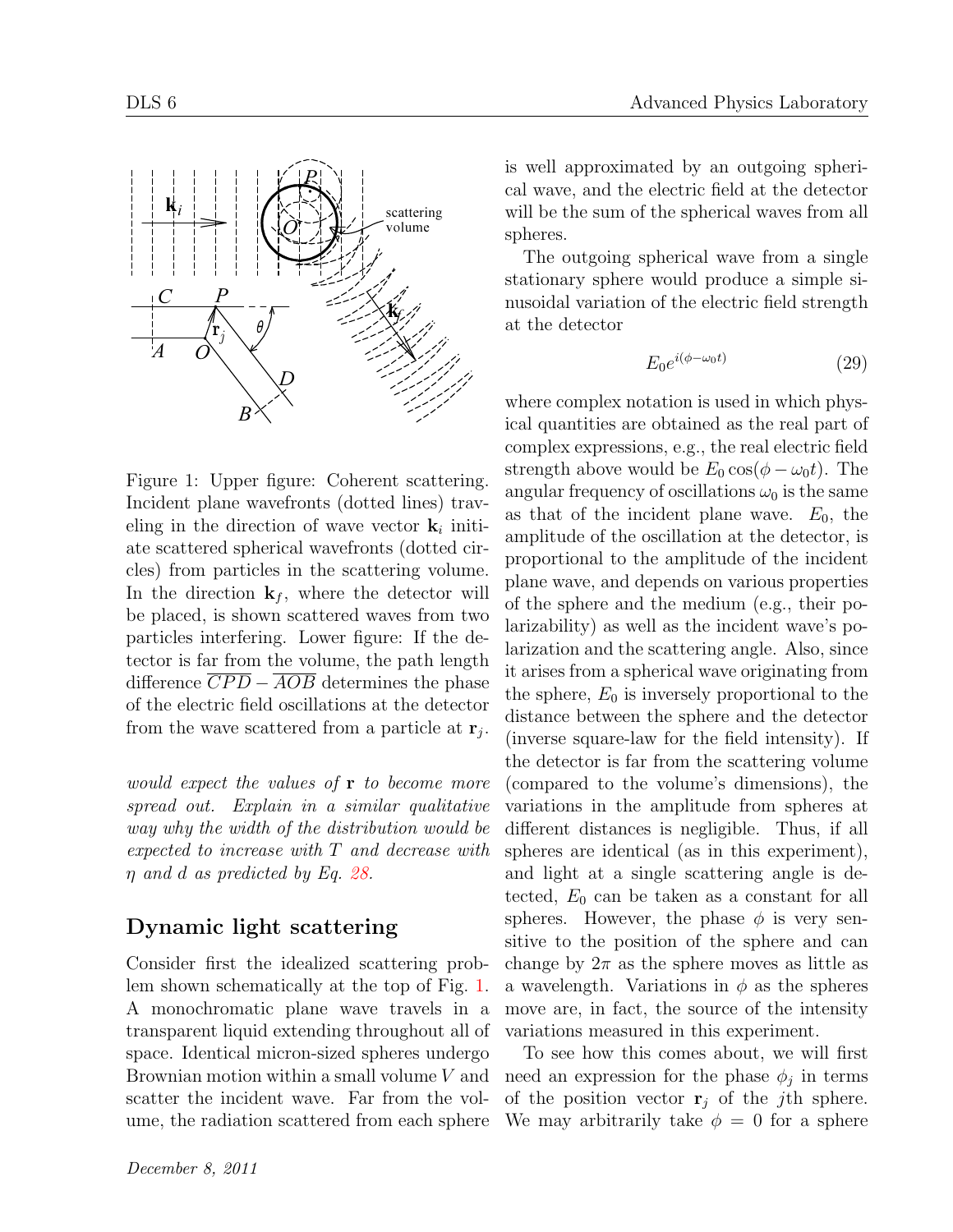at some arbitrarily chosen origin within the scattering volume  $(O \text{ in Fig. 1}).$  Then, the phase of a wave from a sphere located at  $\mathbf{r}_i$ would be  $2\pi/\lambda$  (where  $\lambda$  is the wavelength in the medium) times the path length difference between a wave scattered from the origin and one scattered from  $\mathbf{r}_j$ . If the detector is far from the scattering volume  $V$ , the geometry is as shown in the lower part of Fig. 1 and gives

$$
\phi_j = \frac{2\pi}{\lambda} (\overline{CPD} - \overline{AOB}) \tag{30}
$$

**Exercise 5** *Show that the equation above can be rewritten*

$$
\phi_j = (\mathbf{k}_i - \mathbf{k}_f) \cdot \mathbf{r}_j \tag{31}
$$

*where*  $\mathbf{k}_i$  *and*  $\mathbf{k}_f$  *are the incident and scattered wavevectors, respectively.*

The wavevector  $\mathbf{k}_i$  points in the direction of the incident plane wave and  $\mathbf{k}_f$  points in the direction of the outgoing waves (toward the detector) and both have the same magnitude

$$
k = \frac{2\pi}{\lambda} \tag{32}
$$

where  $\lambda$  is the wavelength in the medium.

To do the exercise, redraw the figure and add perpendiculars from *O* to the line *CP* labeling the intersection point *C ′* and from *O* to the line *PD* labeling the intersection point *D′* . The path length difference is then  $\overline{C'P} + \overline{PD'}$ . Then relate these two distances to  $\mathbf{r}_i$  and the wavevectors  $\mathbf{k}_i$  and  $\mathbf{k}_f$ .

Introducing the scattering vector **K**,

$$
\mathbf{K} = \mathbf{k}_i - \mathbf{k}_f \tag{33}
$$

 $\phi_j$  can be written simply as

$$
\phi_j = \mathbf{K} \cdot \mathbf{r}_j \tag{34}
$$

**Exercise 6** *Draw a vector diagram showing the relationship between*  $\mathbf{k}_i$ ,  $\mathbf{k}_f$  *and*  $\mathbf{K}$  *labeling the scattering angle θ between the incident and scattered wavevectors and show that the magnitude of* **K** *is given by*

$$
K = 2k_i \sin\left(\frac{\theta}{2}\right) \tag{35}
$$

The total electric field is the sum of the electric field from all spheres

$$
E(t) = \sum_{j=1}^{N} E_0 e^{i(\phi_j(t) - \omega_0 t)}
$$
 (36)

where the sum is over all *N* illuminated spheres. The intensity  $I(t)$  is proportional to the square of the electric field  $I(t)$  =  $\beta |E(t)|^2 = \beta E(t) E^*(t)$ 

$$
I(t) = \beta E_0^2 \sum_j \sum_k e^{i(\phi_j(t) - \phi_k(t))} \tag{37}
$$

Note that a time dependence has been added to  $\phi_j$  in these equations. This is because the spheres randomly diffuse, and as  $\mathbf{r}_i$  varies, so too do the  $\phi_j$ —through Eq. 34. Thus  $E(t)$ and *I*(*t*) are random variables and cannot be explicitly determined.

This does not mean that we cannot obtain useful quantities related to the random variables  $E(t)$  and  $I(t)$ . Two related quantities describing a variable which varies randomly in time are its power spectrum and its autocorrelation function.

The power spectrum of a time-varying signal  $V(t)$  is defined in terms of the Fourier transform  $V(\omega)$  of  $V(t)$ 

$$
\hat{V}(\omega) = \int_{-\infty}^{\infty} V(t)e^{i\omega t}dt
$$
\n(38)

The power spectrum  $S(\omega)$  is defined by

$$
S_V(\omega) = \lim_{T \to \infty} \frac{1}{2T} \hat{V}(\omega) \hat{V}^*(\omega) \qquad (39)
$$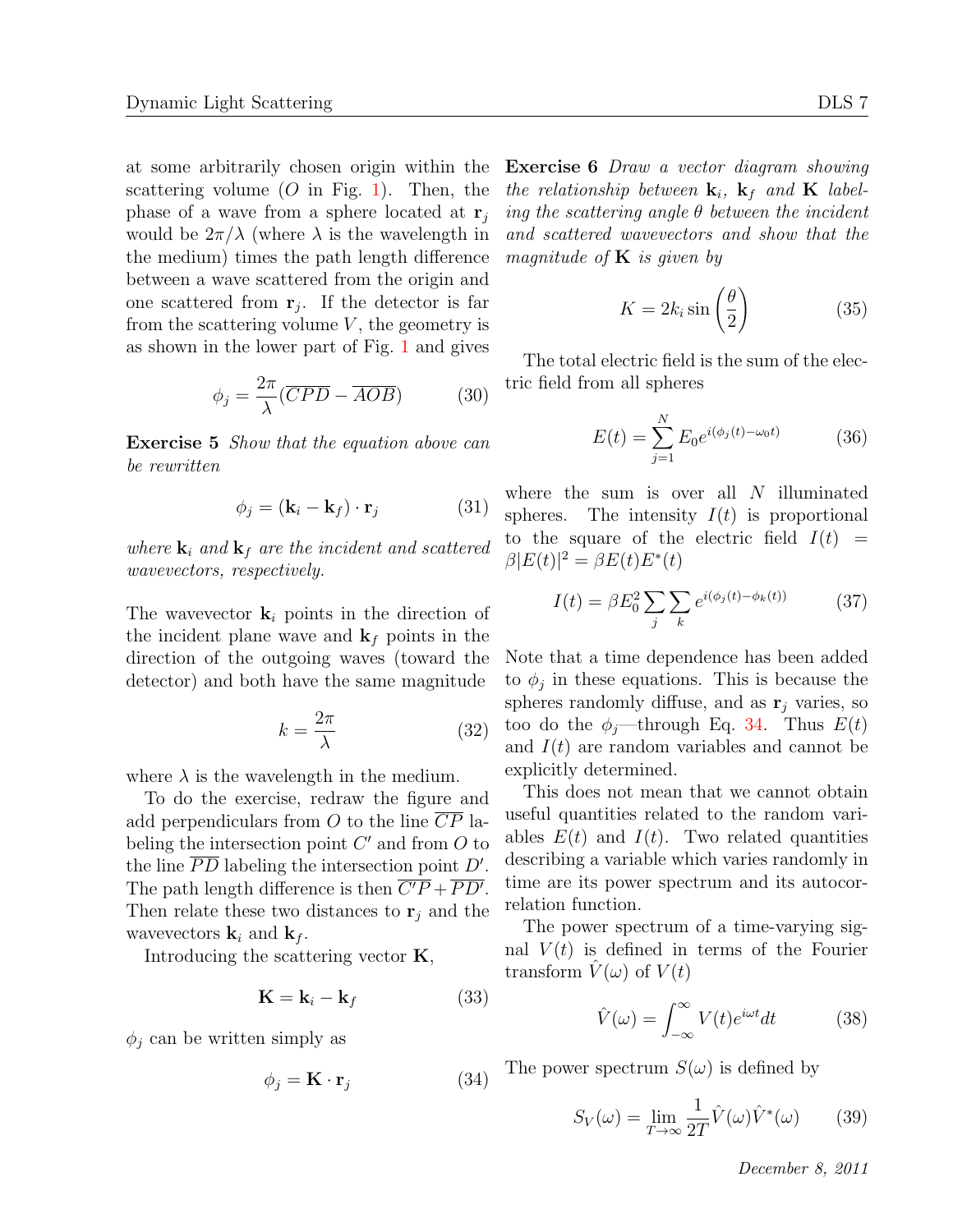The limiting procedure and the factor 1*/*2*T* arise because  $V(t)$  is not square integrable.<sup>2</sup>

The autocorrelation function of a signal  $V(t)$  is defined

$$
R_V(\Delta t) = \lim_{T \to \infty} \frac{1}{2T} \int_{-T}^{T} V^*(t) V(t + \Delta t) dt
$$
\n(40)

This is often written

$$
R_V(\Delta t) = \langle V^*(t)V(t + \Delta t) \rangle \tag{41}
$$

where the angle brackets indicate the time average given explicitly in the prior equation.

Thus  $R_V(\Delta t)$  is the time average of the product of a signal with its value a time ∆*t* later. For  $\Delta t = 0$ , it is the mean squared signal.  $R_V(\Delta t)$  would decrease as  $\Delta t$  increases if the correlation of the signal with its value at later and later times decreases. Keep in mind that averaging times will need to be long—several minutes—to get good results in this experiment. However, the autocorrelation function will actually go to zero quickly—for  $\Delta t \ll 1$  s.

#### **Calculation of the Autocorrelation Function**

The autocorrelation function for the intensity  $I(t)$  would then be  $R_I(\Delta t) = \langle I^*(t)I(t + \Delta t) \rangle$ . With *I*(*t*) given by Eq. 37 (and using rule 1 below) it becomes

$$
R_I(\Delta t) = \beta^2 E_0^4 \sum_j \sum_k \sum_l \sum_m \left(42\right)
$$

$$
\left\langle e^{-i(\phi_j(t) - \phi_k(t))} e^{i(\phi_l(t + \Delta t) - \phi_m(t + \Delta t))} \right\rangle
$$

Note that

1. The average of a sum of terms is the sum of the average of each term.

*December 8, 2011*

- 2. The average of a product of terms is the product of the average of each term if each term is uncorrelated with the others.
- 3. The motion of one sphere is uncorrelated with the motion of any other sphere.
- 4. The average value of  $e^{i\phi_j(t)}$  is zero because the sphere's move randomly over large distances compared to a wavelength within the averaging time.

Rule 4 is perhaps the most difficult and important to appreciate. According to Eq. 34  $\phi(t) = \mathbf{K} \cdot \mathbf{r}(t)$  and according to Eq. 35 the magnitude of **K** is on the order of  $k_i = 2\pi/\lambda$ . Over the averaging time, the particle wanders around in Brownian motion and its displacement  $\mathbf{r}(t)$  moves through distances of many wavelengths  $\lambda$ . Consequently,  $\phi(t)$  will vary through many cycles of  $2\pi$  and because  $e^{i\phi}$  =  $\cos \phi + i \sin \phi$ , both its real and imaginary parts will vary through many oscillations. Finally, because the average of a sine or cosine function over many oscillations is zero, we get rule 4.

Rules 2-4 ensure that any *jklm* term in Eq. 42 will time average to zero if one index is different from the other three. Thus, the only non-zero terms will be those in which pairs of indices are equal. There are three such cases: 1)  $j = k$  and  $l = m, 2$   $j = l$  and  $k = m$ , and 3)  $i = m$  and  $k = l$ .

Letting *N* represent the number of illuminated spheres, there are  $N^2$  pairs for case 1. With  $j = k$  and  $l = m$  it is easy to see that the exponential factor is unity for all of them.

There are  $N^2 - N$  terms for case 2 where  $j = l$  and  $k = m$ , but  $j \neq k$ . (the *N* terms with  $j = k = l = m$  have already been counted in case 1). Each such term's exponential factor becomes

$$
S_2 = \left\langle e^{-i(\phi_j(t) - \phi_j(t + \Delta t)} e^{i(\phi_k(t) - \phi_k(t + \Delta t))} \right\rangle \tag{43}
$$

<sup>2</sup> For a more complete discussion of this detail see Born and Wolf *Principles of Optics* pp. 497ff.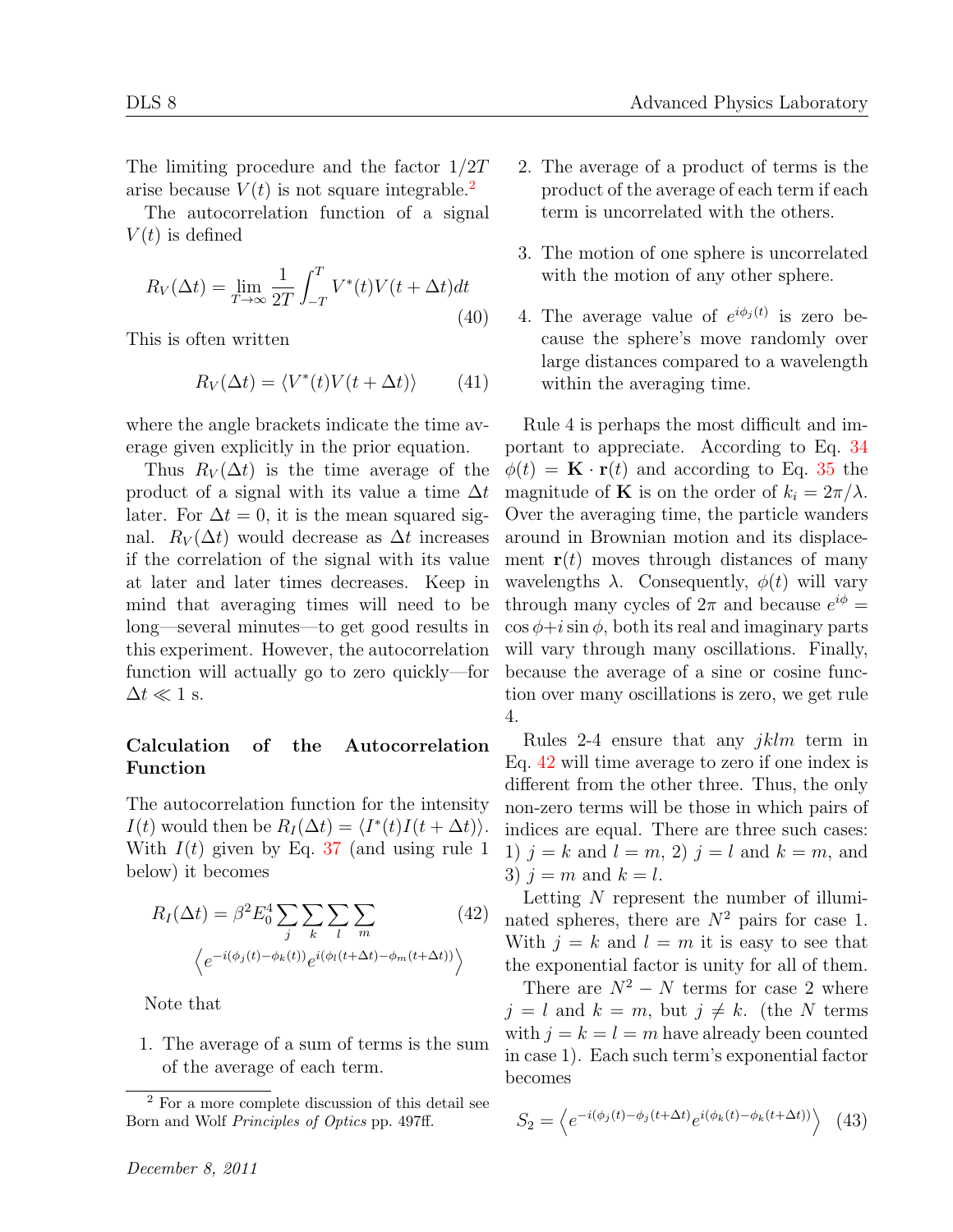There are also  $N^2$ − $N$  terms for case 3 where  $j = m$  and  $k = l$ , but  $j \neq k$ , and each term's exponential factor becomes

$$
S_3 = \left\langle e^{-i(\phi_j(t) + \phi_j(t + \Delta t))} e^{i(\phi_k(t) + \phi_k(t + \Delta t))} \right\rangle
$$
\n(44)

Since different spheres' (*j* and *k*) motions are uncorrelated, the two exponential factors in  $S_2$  and  $S_3$  are independent and the average of their product is the product of their average. In both  $S_2$  and  $S_3$ , the two factors are complex conjugates of one another giving

$$
S_2 = s_2 s_2^* \tag{45}
$$

$$
S_3 = s_3 s_3^* \t\t(46)
$$

where

$$
s_2 = \left\langle e^{-i(\phi(t) - \phi(t + \Delta t))} \right\rangle \tag{47}
$$

$$
s_3 = \left\langle e^{-i(\phi(t) + \phi(t + \Delta t))} \right\rangle \tag{48}
$$

and the subscripting has been dropped as the average is over a single sphere.

Using Eq. 34 to substitute for each  $\phi$  then gives

$$
s_2 = \left\langle e^{-i\mathbf{K}\cdot(\mathbf{r}(t) - \mathbf{r}(t + \Delta t))} \right\rangle \tag{49}
$$

$$
s_3 = \left\langle e^{-i\mathbf{K}\cdot(\mathbf{r}(t) + \mathbf{r}(t+\Delta t))} \right\rangle \tag{50}
$$

We define

$$
\Delta \mathbf{r}(t, \Delta t) = \mathbf{r}(t + \Delta t) - \mathbf{r}(t) \qquad (51)
$$

as the change in position or displacement of a sphere over the time interval from  $t$  to  $t + \Delta t$ . Using it to eliminate  $\mathbf{r}(t + \Delta t)$  gives

$$
s_2 = \left\langle e^{i\mathbf{K}\cdot\Delta\mathbf{r}(t,\Delta t)} \right\rangle \tag{52}
$$

$$
s_3 = \left\langle e^{i\mathbf{K} \cdot (2\mathbf{r}(t) + \Delta \mathbf{r}(t, \Delta t))} \right\rangle = 0 \quad (53)
$$

Note how  $\mathbf{r}(t)$  cancels out in  $s_2$  but not in *s*3. Hence, the *s*<sup>3</sup> term is zero for the same reasons that justify rule 4. Rule 4 does not apply to *s*2, however, because the variations in the exponent of that term are due to variations in  $\Delta \mathbf{r}(t, \Delta t)$  which is the displacement of the particle from *t* to  $t + \Delta t$ . As one averages over the time *t*,  $\Delta \mathbf{r}(t)$  will not vary over many wavelengths, at least not for small enough delay times  $\Delta t$ . If  $\Delta t$  is taken large enough,  $s_2$  will, in fact, go to zero. However, this is precisely what this experiment is designed to determine.

The time average appearing in Eq. 52 is over a single particle's motion and if the complete trajectory were mapped out, that average (for one particular value of  $\Delta t$  and **K**) would be obtained as follows. Pick the *x*-axis along the direction of **K** so that  $\mathbf{K} \cdot \Delta \mathbf{r} = K \Delta x$ . Make a list of the particle's *x*-coordinate  $x_0, x_1, \ldots$  at time steps  $t_0, t_1, \ldots$  spaced  $\Delta t$  apart throughout the time interval over which the averaging is to be performed. Find  $\Delta x_1 = x_1 - x_0$ , the *x*displacement for the first time interval from  $t_0$ to  $t_1$  and evaluate  $e^{iK\Delta x_1}$ . Repeat this process to find the displacement  $\Delta x_2$  for the second interval from  $t_1$  to  $t_2$  and evaluate  $e^{iK\Delta x_2}$ . Continue until you have covered the entire time interval. The average value of the  $e^{iK\Delta x_i}$  is the sought after quantity.

$$
s_2 = \frac{1}{N} \sum_{i=1}^{N} e^{iK\Delta x_i}
$$
 (54)

Can we predict this average? Because the particles undergo Brownian motion, the values of the  $\Delta x_i$ 's appearing in Eq. 54 will be random variables. They will be distributed with probabilities governed by Eq. 23 (with the substitution of  $\Delta x$  for *x* and  $\Delta t$  for *t* in Eq. 22). As  $N \to \infty$  the sample average in Eq. 54 can be calculated as a parent average—a weighted average over all possible  $\Delta x$ 's with  $dP(\Delta x)$ providing the weights. This gives

$$
s_2 = \frac{1}{\sqrt{2\pi\sigma^2}} \int_{-\infty}^{\infty} e^{iK\Delta x} e^{-(\Delta x)^2/2\sigma^2} d\Delta x \quad (55)
$$

We can expand  $e^{iK\Delta x}$  $\cos K\Delta x +$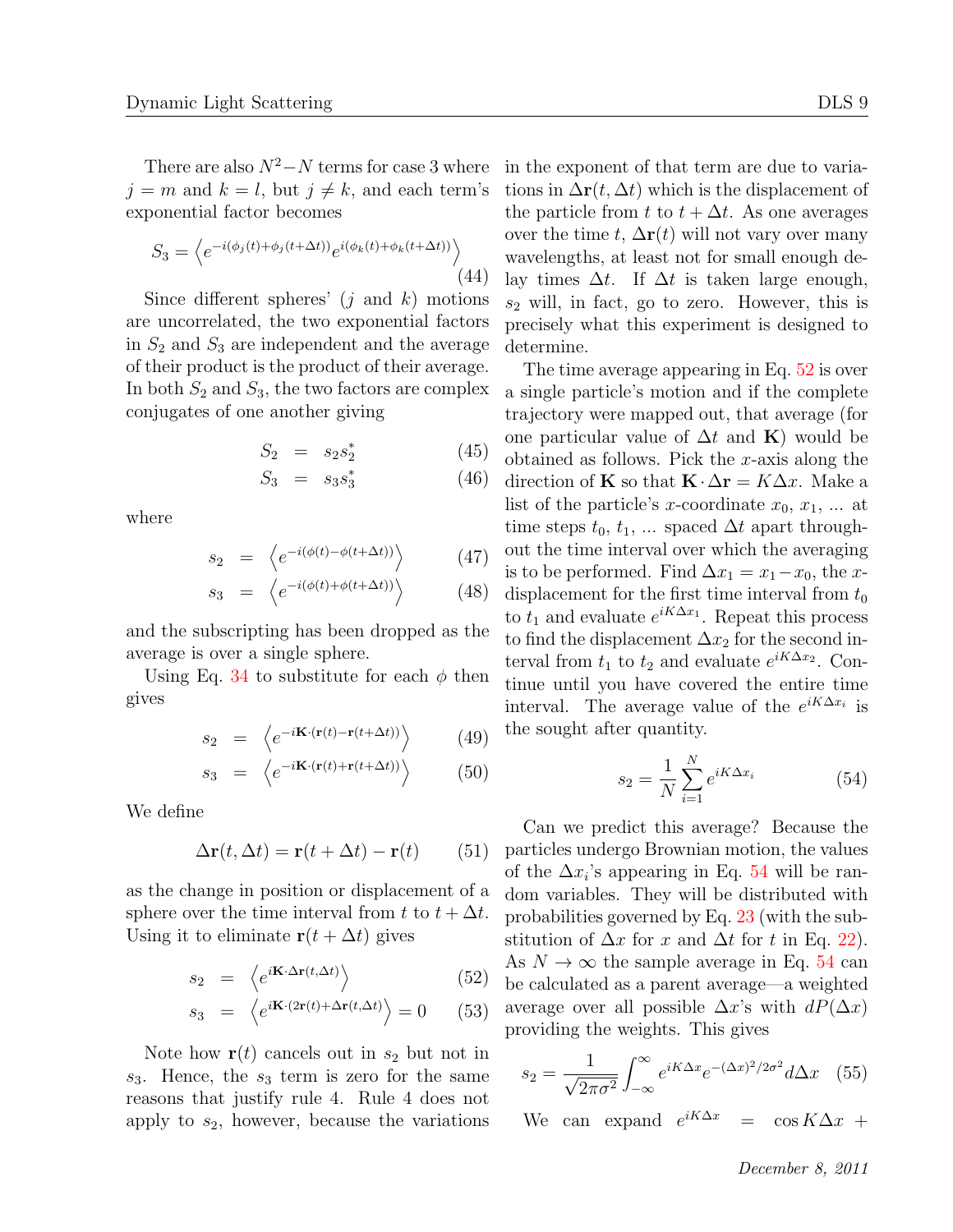$i\sin K\Delta x$ . The sine term gives an odd integrand over an even integration interval and therefore vanishes. The cosine term is easily integrated and gives

$$
s_2 = e^{-K^2 \sigma^2/2} \tag{56}
$$

Now, we can write down an expression for  $R_I(\Delta t)$ . Recall that in the sum over  $j, k, l, m$ in Eq.  $42$ , there are  $N^2$  terms each contributing unity and  $N^2$  −  $N$  terms each contributing  $s_2 s_2^* = e^{-K^2/\sigma^2}$ . Thus,

$$
R_I(\Delta t) = \beta^2 E_0^4 \left[ N^2 + (N^2 - N)e^{-K^2 \sigma^2} \right] \tag{57}
$$

With  $\sigma^2 = 2D\Delta t$  this equation predicts  $R_I(\Delta t)$  will be a constant plus a decaying exponential

$$
R_I(\Delta t) = A + B e^{-\Gamma \Delta t} \tag{58}
$$

where the decay rate  $\Gamma$  would be given by

$$
\Gamma = 2K^2 D \tag{59}
$$

Using Eqs. 28, 32 and 35 this becomes

$$
\Gamma = \frac{32\pi n^2 k_B T}{3\eta \lambda_0^2} \cdot \frac{\sin^2(\theta/2)}{d} \tag{60}
$$

where  $\lambda_0$  is the vacuum wavelength and *n* is the medium's index of refraction  $(\lambda = \lambda_0/n)$ .

**Exercise 7** *The predicted decay rate given by Eq. 60 can be written*

$$
\Gamma = \kappa \frac{\sin^2(\theta/2)}{d} \tag{61}
$$

*where*  $\kappa$  *is a function of the temperature*  $T$ *. Using*  $\lambda_0 = 632.8$  *nm for the HeNe laser,*  $k_B =$ <sup>1</sup>*.*3807*×*10*−*<sup>23</sup> *J/K, and Table 1 for the index of refraction and viscosity of water, make a table and graph of κ in the temperature range*  $15 - 30^{\circ} C.$ 

| Temp. | $\eta$   | $n$   |
|-------|----------|-------|
| (°C)  | (kg/m/s) | 1.333 |
| 15    | 0.001139 | 1.333 |
| 16    | 0.001081 | 1.333 |
| 17    | 0.001081 | 1.333 |
| 18    | 0.001053 | 1.333 |
| 19    | 0.001027 | 1.333 |
| 20    | 0.001002 | 1.333 |
| 21    | 0.000978 | 1.333 |
| 22    | 0.000955 | 1.333 |
| 23    | 0.000955 | 1.333 |
| 24    | 0.000933 | 1.333 |
| 25    | 0.000890 | 1.333 |
| 26    | 0.000871 | 1.332 |
| 27    | 0.000851 | 1.332 |
| 28    | 0.000833 | 1.332 |
| 29    | 0.000815 | 1.332 |
| 30    | 0.000798 | 1.332 |

Table 1: Values of the viscosity *η* and index of refraction *n* of pure water as a function of temperature *T*. (From *CRC Handbook of Chemistry and Physics.*)

#### **Calculation of the Power Spectrum**

The power spectrum for the intensity *I*(*t*) and its Fourier transform  $I(\omega)$  are related by the reciprocal relationships

$$
\hat{I}(\omega) = \int_{-\infty}^{\infty} I(t)e^{i\omega t}dt
$$
\n(62)

and

$$
I(t) = \int_{-\infty}^{\infty} \hat{I}^*(\omega) e^{-i\omega t} \frac{d\omega}{2\pi}
$$
 (63)

Using Eq. 63 to substitute for  $I(t)$  and  $I(t+$  $\Delta t$ ) in the expression for the autocorrelation function Eq. 40 gives

$$
R_I(\Delta t) = \lim_{T \to \infty} \frac{1}{2T} \int_{-T}^{T} dt \int_{-\infty}^{\infty} \frac{d\omega}{2\pi} \int_{-\infty}^{\infty} \frac{d\omega'}{2\pi}
$$

$$
\left[ \hat{I}(\omega) \hat{I}^*(\omega') e^{i\omega t} e^{-i\omega'(t+\Delta t)} \right] (64)
$$

*December 8, 2011*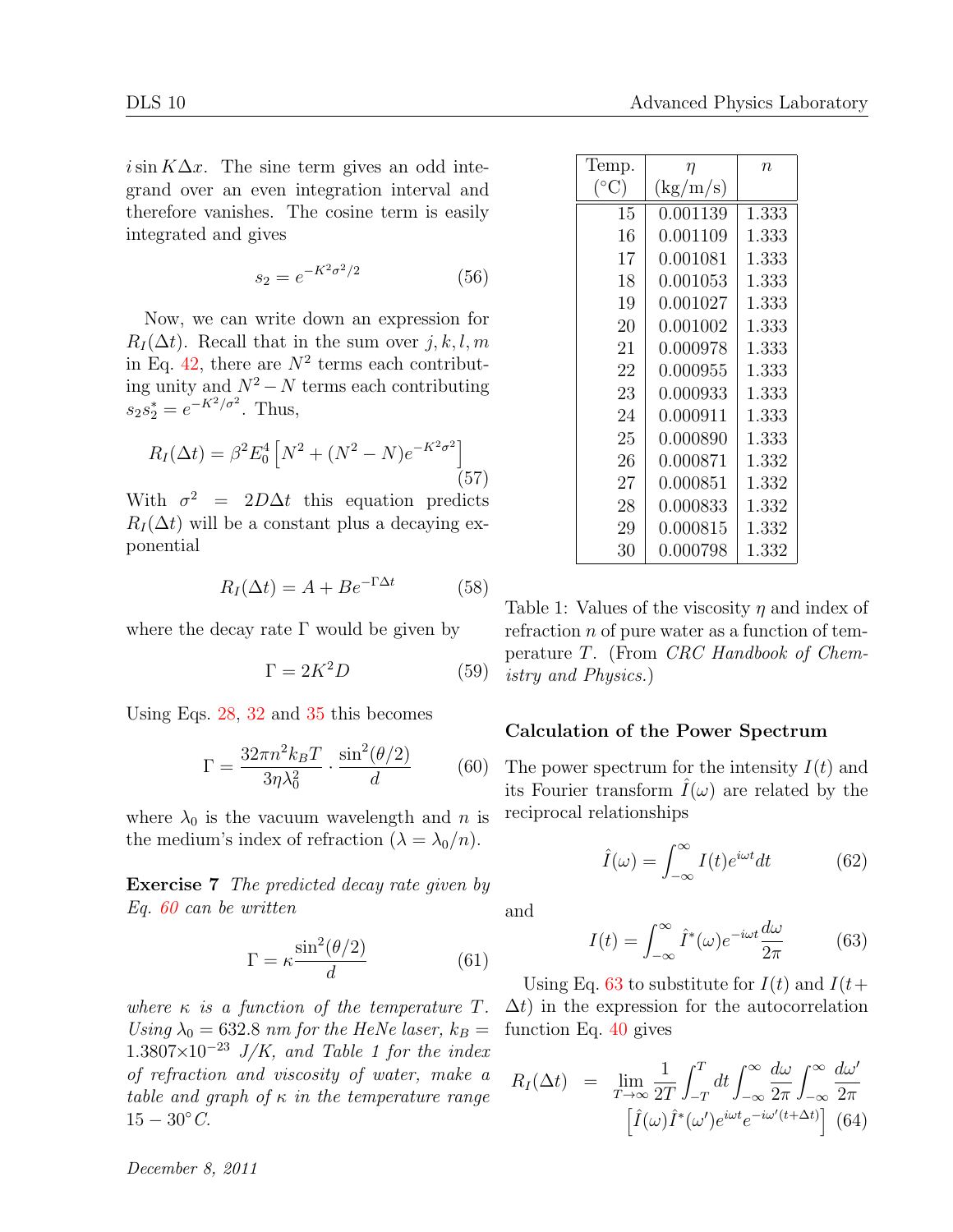Rearranging

$$
R_I(\Delta t) = \frac{1}{2T} \int_{-\infty}^{\infty} \frac{d\omega}{2\pi} \int_{-\infty}^{\infty} \frac{d\omega'}{2\pi} \hat{I}(\omega) \hat{I}^*(\omega')
$$

$$
e^{-i\omega'\Delta t} \lim_{T \to \infty} \int_{-T}^T \left[ e^{i(\omega - \omega')t} \right] dt \quad (65)
$$

The last integral is a representation of the Dirac delta function

$$
\lim_{T \to \infty} \int_{-T}^{T} e^{i(\omega - \omega')t} dt = 2\pi \delta(\omega - \omega') \qquad (66)
$$

giving

$$
R_I(\Delta t) = \lim_{T \to \infty} \frac{1}{2T} \int_{-\infty}^{\infty} \frac{d\omega}{2\pi} \int_{-\infty}^{\infty} \frac{d\omega'}{2\pi} (67)
$$

$$
\hat{I}(\omega) \hat{I}^*(\omega') e^{-i\omega'\Delta t} 2\pi \delta(\omega - \omega')
$$

Noting that  $\int_{-\infty}^{\infty} f(x)\delta(x-x_0)dx = f(x_0)$ , the integration over  $\omega'$  can be carried out giving

$$
R_I(\Delta t) = \int_{-\infty}^{\infty} \left[ \lim_{T \to \infty} \frac{1}{2T} \hat{I}(\omega) \hat{I}^*(\omega) \right] e^{-i\omega \Delta t} \frac{d\omega}{2\pi}
$$
(68)

The term in square brackets is the definition (Eq. 39) of the intensity's power spectrum  $S_I(\omega)$ . Making this substitution gives

$$
R_I(\Delta t) = \int_{-\infty}^{\infty} S_I(\omega) e^{-i\omega \Delta t} \frac{d\omega}{2\pi}
$$
 (69)

which shows that  $R_I(\Delta t)$  and  $S_I(\omega)$  form a Fourier transform pair. The reciprocal relation

$$
S_I(\omega) = \int_{-\infty}^{\infty} R_I(\Delta t) e^{i\omega \Delta t} d\Delta t \qquad (70)
$$

allows us to predict the power spectrum from the autocorrelation function. Inserting Eq. 57 for  $R_I(\Delta t)$  and performing the integration gives

$$
S_I(\omega) = \beta^2 (E_0)^4 \left[ N^2 2\pi \delta(\omega) + (71) \left( N^2 - N \right) 2(2DK^2) \frac{1}{\omega^2 + (2DK^2)^2} \right]
$$



Figure 2: Upper figure: Experimental setup (aperture on collimating lens and cell mask not shown). Lower figure: Shows cell mask and refraction as light emerges from the cell.

Apart from the Dirac delta function, this expression is a Lorentzian centered at  $\omega = 0$  and with Eq. 59 can be written in a form suitable for fitting purposes.

$$
S_I(\omega) = A\delta(\omega) + \frac{B}{1 + (\omega/\Gamma)^2} \qquad (72)
$$

### **Apparatus**

A schematic of the experiment is shown in Fig. 2. A HeNe laser is the source of the incident plane waves. (If, as in this experiment, the laser electric field is linearly polarized perpendicular to the scattering plane, so too is the scattered radiation.) The laser beam is focused to a sharp, horizontal line parallel to the wall of the scattering cell through which the scattered light will be observed. The scattered light passes through a lens and is detected by a small area (1 mm<sup>2</sup> ) silicon avalanche photodiode detector placed at the focal point of the lens. This lens-detector arrangement ensures that all light impinging on the detector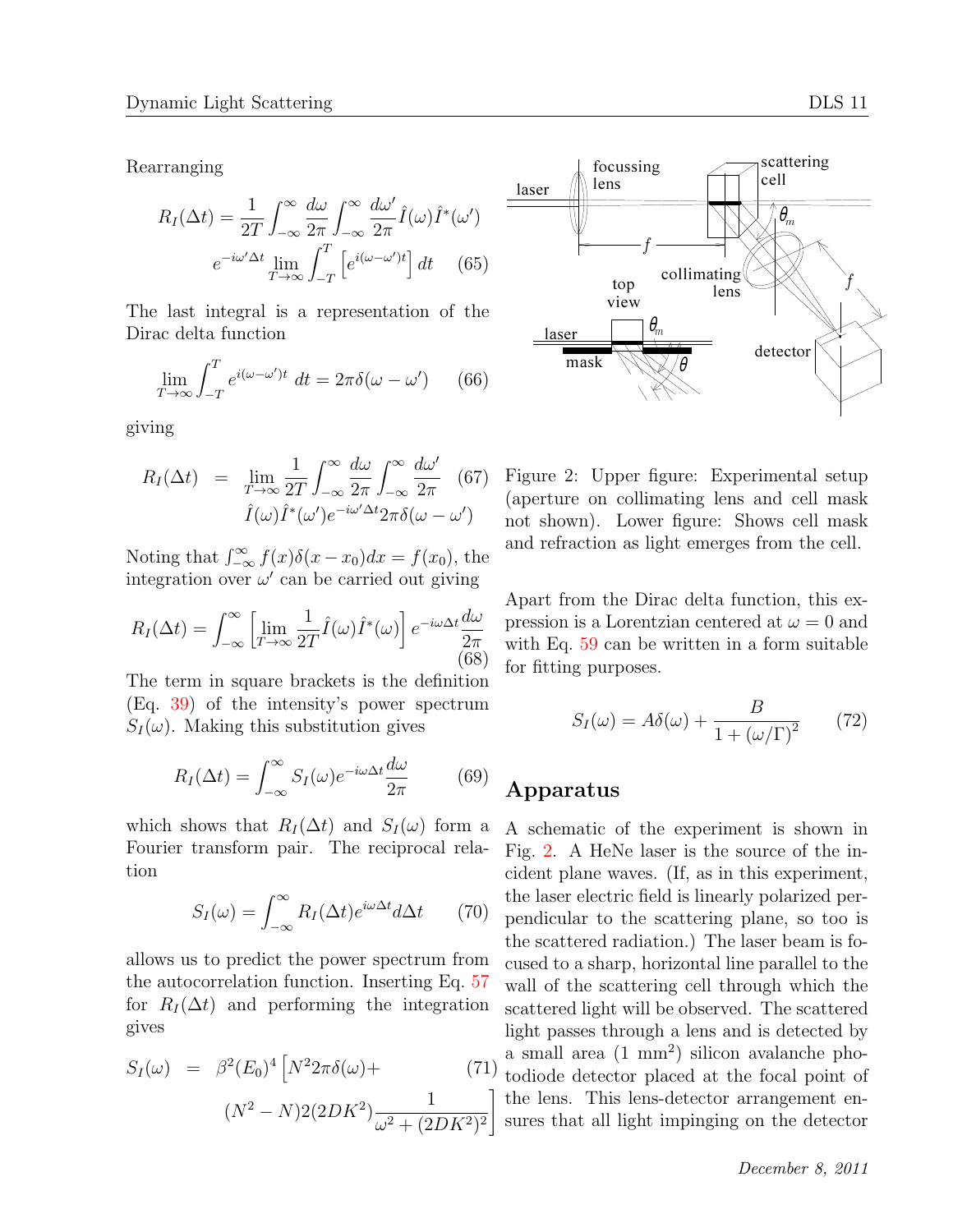emerged from the cell at nearly the same angle  $\theta_m$  relative the original beam direction.

*I*(*t*) includes a constant average scattering intensity that contains little relevant information. It affects the background level of the exponentially-decaying autocorrelation function and the DC component of the Lorentzian power spectrum, but does not affect  $\Gamma$  — the parameter of interest in this experiment. Γ is determined entirely by the variations in the intensity about its average value. In fact, the detector circuit (discussed next) includes an adjustment to offset this average intensity so we can better measure the intensity variations.

#### **Detector**

The silicon avalanche photodiode circuit is shown in Fig. 3. The detector reverse bias voltage  $V_d$  is supplied by an adjustable Kepco supply, while the positive and negative supplies for the operational amplifiers use the fixed  $\pm 15$  V supply.  $V_d = 106$  V is specified by the manufacturer. Light of intensity  $I(t)$ incident on the detector causes a proportional current  $i(t)$  to flow through it. There is also an additional small dark current (background noise) associated with these detectors. The photocurrent  $i(t)$  is converted to a voltage  $v(t)$ by the first operational amplifier  $v(t) = i(t)r$ , where  $r = 10$  M $\Omega$ . The 10k $\Omega$  potentiometer will need to be adjusted at each trial to offset the DC component of the intensity so that the analog-to-digital converter (ADC) in the computer can use the highest possible gain.

The variations in the detector signal  $V(t)$ will be proportional to the intensity variations of the light incident on it. Thus, aside from the background level of  $R_I(\Delta t)$  or the DC component of  $S_I(\omega)$ , the analysis for  $I(t)$  is likewise true for  $V(t)$ .

The second op-amp is used in a two-pole Butterworth low-pass filter having its 3 dB frequency set at  $f_c = 1/2\pi RC$ —around 7 kHz, with  $R = 47$  k $\Omega$  and  $C = 470$  pf. It also provides additional gain of about 47k/27k. The filter attenuates the high frequency components of the detector shot noise without appreciably decreasing the slower signal variations arising from the motion of the spheres.

#### **Data sampling issues**

The data acquisition program repeatedly acquires a finite sample of  $I(t)$  at points equally spaced in time. You will specify the number of points *N* collected on each sample and the time interval *t<sup>s</sup>* between points.

The autocorrelation function is then calculated from

$$
R_I(\Delta t) = \langle I(t)I(t + \Delta t) \rangle \tag{73}
$$

for  $\Delta t = i t_s$ ,  $i = 0...N - 1$ . The average is over all *t* for which pairs  $I(t)$  and  $I(t + \Delta t)$ exist in the sample.

Thus for  $\Delta t = 0$  there are *N* pairs, for  $\Delta t =$  $t_s$  there are  $N-1$  pairs, ..., and for  $\Delta t =$  $(N-1)t<sub>s</sub>$  there is only a single pair (the first and last point in the sample). Thus for  $\Delta t$ near  $(N-1)t<sub>s</sub>$  there will only be a few pairs in the average and the quality of these points will be poor.

There must be a reasonable number of points over the region of  $\Delta t$  where  $R_I(\Delta t)$ is decaying exponentially. Thus *t<sup>s</sup>* should be small compared to the time constant 1*/*Γ of the decay. The largest  $\Gamma$  you will measure will be around  $1000/s$  and thus the shortest time for the exponential to completely decay (about 5 time constants) will be about 5 ms. Thus with the default value for  $t_s$  of 0.05 ms there will be at least 100 points in  $R_I(\Delta t)$ over the first 5 time constants for even the fastest decays. With the default sample size of  $N = 8192$ , the first point  $R_I(0)$  would be calculated with 8192 pairs while  $R_I(5 \text{ ms})$  would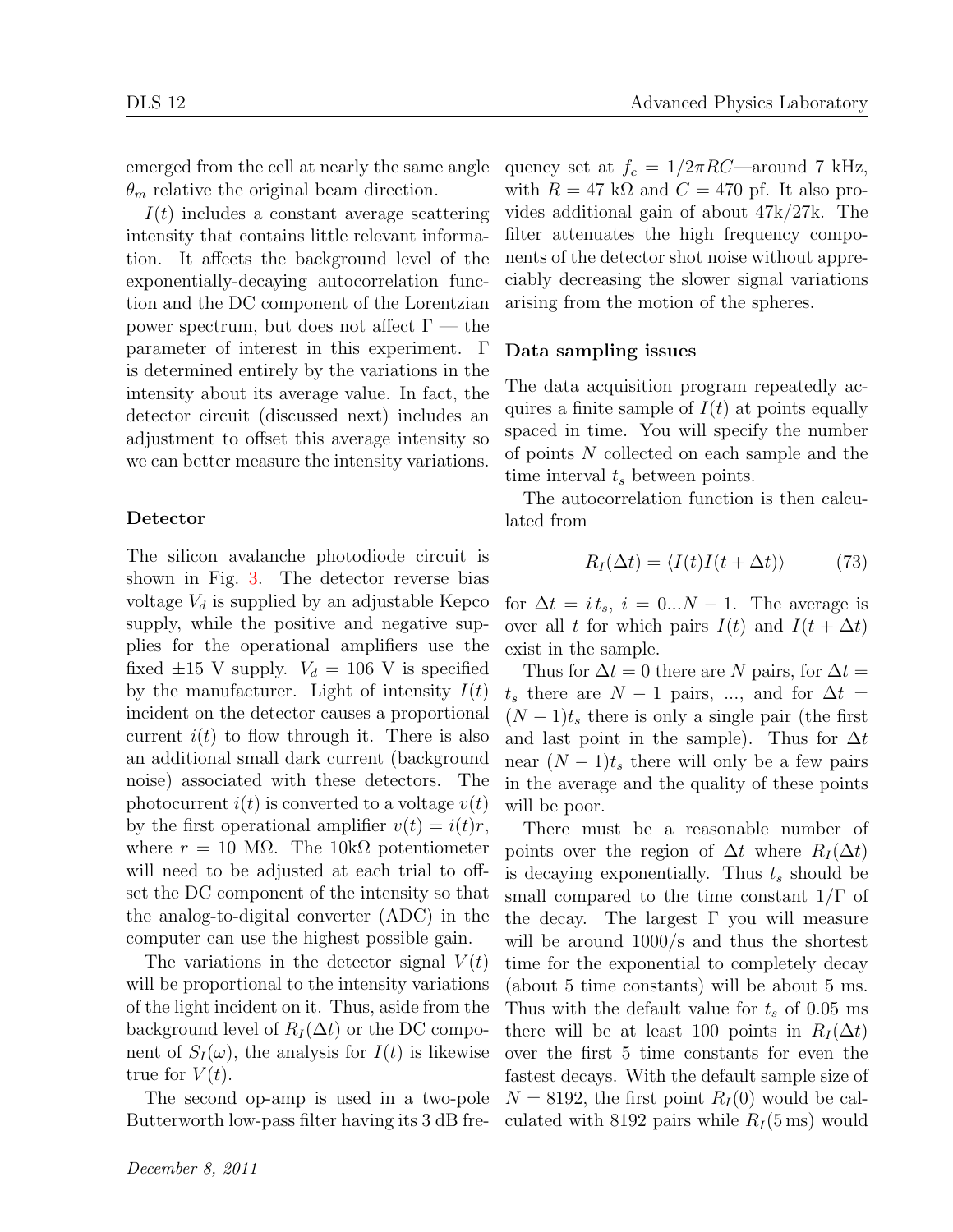

Figure 3: Avalanche photodiode (Hamamatsu S2382) detector circuit schematic. Positive and negative voltage supplies for the operational amplifiers (OP27) not shown.

use only slightly less (8093) pairs.<sup>3</sup>

The program also computes the power spectrum  $S_I(\omega)$  (Eq. 39) using discrete Fourier transforms equivalent to Eq. 38. It is recommended that the sample size *N* be a power of two, such as  $8192 (= 2^{13})$ , so that the fast-Fourier transform algorithm can be used. The power spectrum's Nyquist frequency<sup>4</sup> is half the sampling frequency and to prevent aliasing should be above the highest measurable frequencies. With the detector's 7 kHz low pass filtering, the default sampling rate of 20 kHz is a reasonable choice. The spacing between points in the power spectrum is the sampling frequency divided by the number of points in the sample. Using 8192 points at 20 kHz gives a frequency spacing of about 2.5 Hz. The Lorentzian component of the power spectrum is down to half its maximum value when  $\omega = \Gamma$ or  $f = \Gamma/2\pi$  and thus for the smallest  $\Gamma$  measured in this experiment (around  $100/s$ ), there

can be as few as 10-20 data points within one half-width.

The data acquisition program repeatedly takes an *I*(*t*) sample, calculates  $R_I(\Delta t)$  and  $S_I(\omega)$ , and then averages each of these functions point by point with the results from prior samples until data acquisition is stopped.

### **Procedure**

#### **Laser Safety**

The helium neon laser has sufficient intensity to permanently damage your eye. Obviously, you must **never allow the laser beam to fall anywhere near your face.** Even a reflected beam can cause permanent eye damage. In fact, most accidents involving lasers are caused by reflections from smooth surfaces. To avoid such accidents the following steps must be taken.

- 1. Remove all reflective objects from your person (e.g., watches, shiny jewelry).
- 2. Make sure that you block all stray reflections coming from your experiment.

<sup>&</sup>lt;sup>3</sup> The program that fits  $R_I(\Delta t)$  to Eq. 58 weighs all data equally. For this to be a reasonable approximation, there should be approximately the same number of pairs for all points used in the fit.

<sup>&</sup>lt;sup>4</sup>The Nyquist frequency is the highest frequency components accurately determined by a Fourier transform.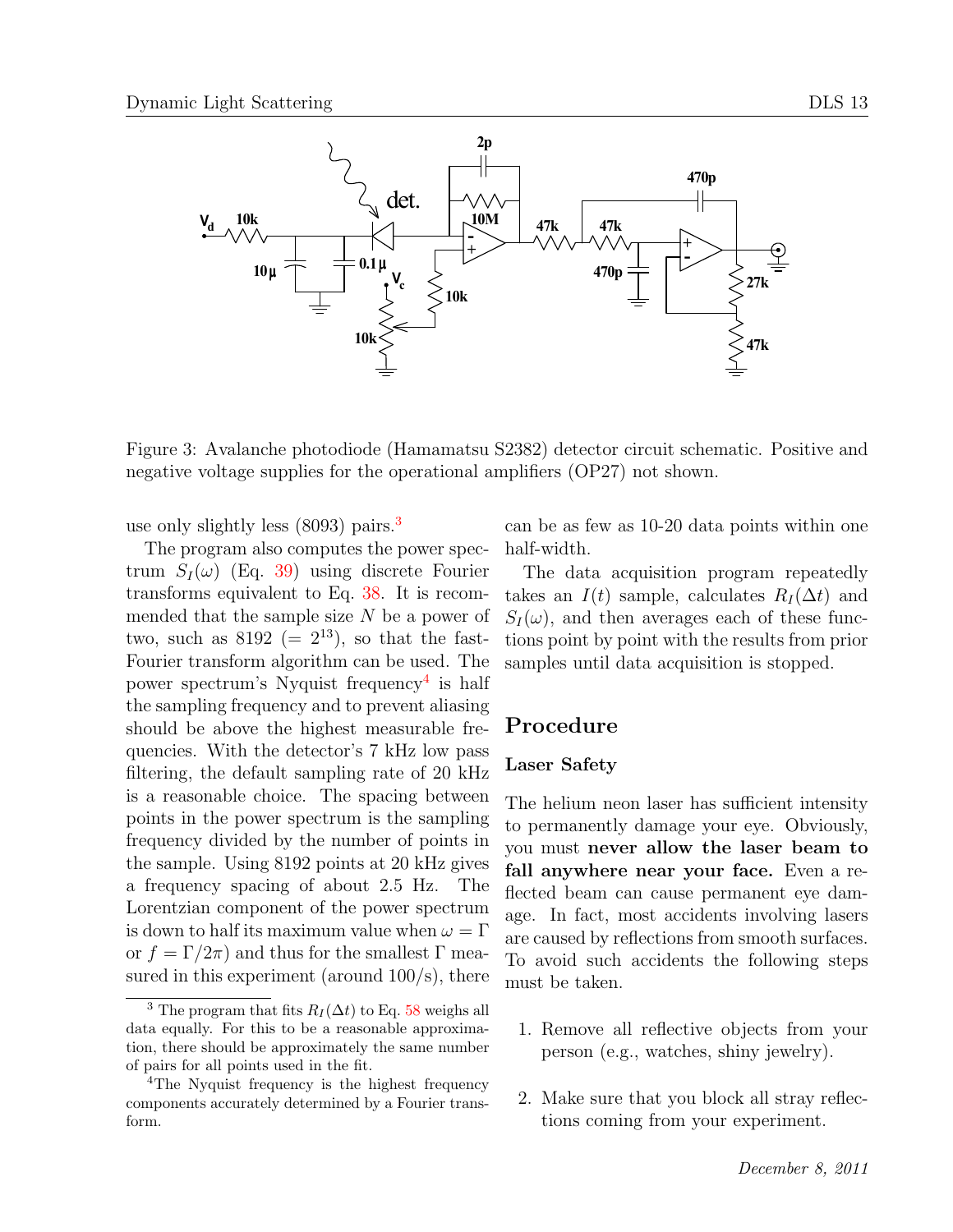- 3. **Never be at eye level with the laser beam** (e.g., by leaning down).
- 4. Be careful when you change optics in your experiment so as not to inadvertently place a highly reflective object (mirror, post) into the beam.

The microspheres may clump together or, if the water is not distilled, particulates may begin to clump with the spheres. If you are in doubt as to the quality of your suspension, make a new one using one drop of sphere concentrate to a cell filled with distilled water. Add spheres or dilute further until a complete and bright scattering line is observed when the cell is illuminated by the laser beam.

You may need to de-clump samples before use (even newly-prepared samples) by holding the cell  $1/2-3/4$  submerged in the ultrasonic cleaner for 15-30 seconds. It's kind of neat to measure and fit the autocorrelation function (say at 90*◦* ) before and after to see if there is any effect from de-clumping.

Take a room temperature reading and use your results from *Exercise 7* to determine *κ*.

For each of the two sphere sizes:

- 1. Line up the sample cell, laser and focusing lens so that the laser beam makes a sharp line about 1 mm inside the front cell surface and so the illuminated line is centered over the pivot point of the detector arm.
- 2. Place a white screen downstream from the cell and observe the pattern of scattered light around the main spot and its temporal variations. Answer Comprehension Question 2
- 3. Using a polarizer, check the polarization of the laser. Make sure it is vertical for the rest of the experiment. But check out what happens when the laser is turned so

that the polarization is horizontal. Answer Comprehension Question 3

- 4. Set the collimating lens/aperture as close as possible to the cell but far enough away so that it does not interfere with the arm's rotation. Mask the cell and set the aperture just wide enough to let in the light leaving the front of the cell, making sure that no light from the entrance or exit faces of the cell will be detected.
- 5. Position the detector one focal length from the collimating lens.
- 6. Connect the detector supply voltages and the detector output to the oscilloscope. Have the instructor check your connections before turning on the supplies.
- 7. Turn the room lights off and, if necessary, cover the apparatus with a dark cloth. Adjust the potentiometer to center the detector voltage around zero. (Check the zero level by temporarily grounding the scope input and making sure the scope is DC coupled.) Note the maximum amplitude of the noise signal from the detector.
- 8. Connect the detector output to the input labeled 1 on the interface box.
- 9. Launch the DLS data acquisition program and click on the run button in the LabVIEW toolbar if the program is not already running.
- 10. The input settings area has controls which determine various ADC conversion parameters. The input channel must correspond with the BNC input used on the interface box. The default values for the sample size and sampling rate were discussed earlier and should work well for all of the recommended measurements.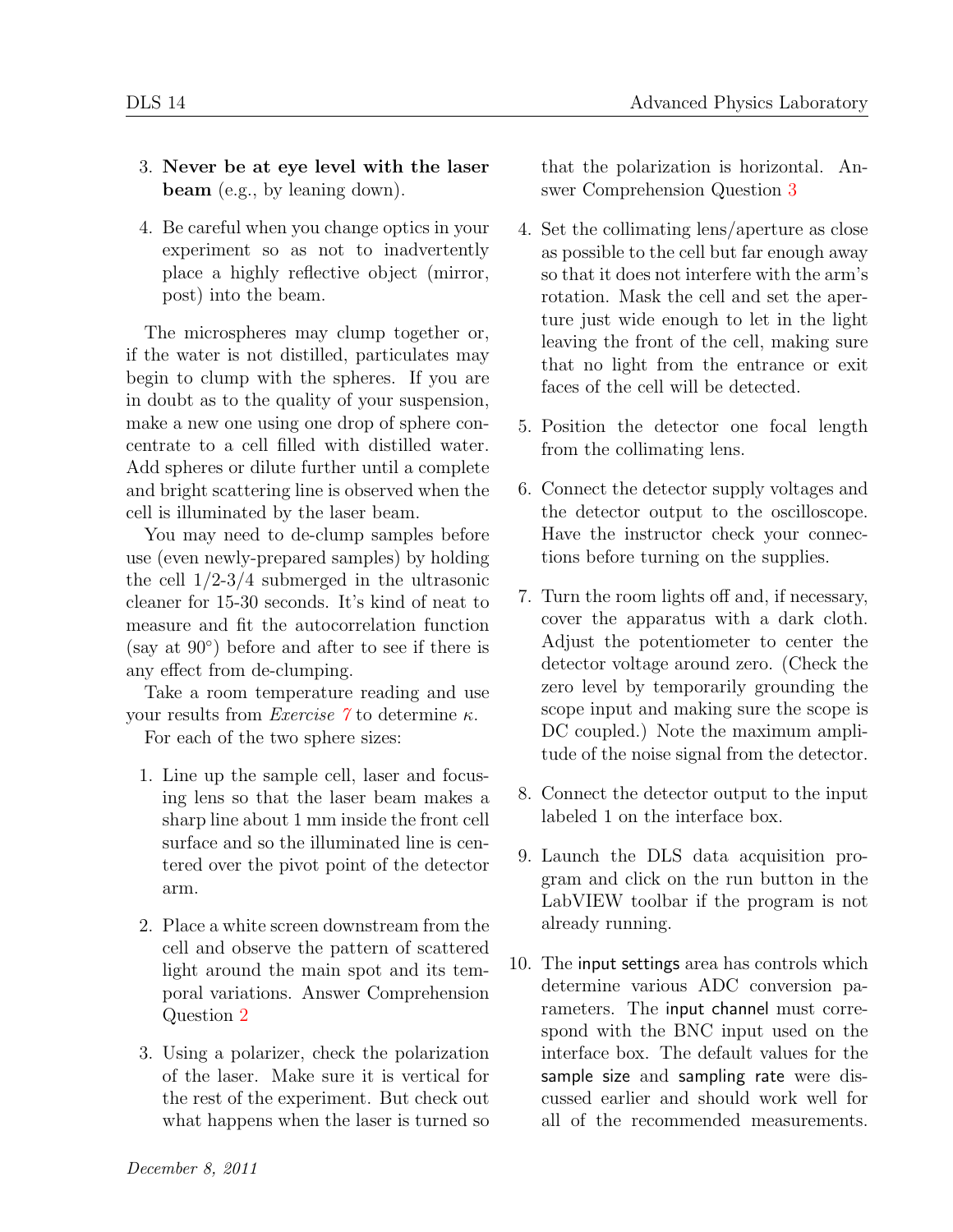to *±*100 mV and should be set as small as possible compatible with the voltages from the detector, which can change depending on the scattering angle. Be sure to check that the measurements do not saturate. If the raw signal is flat or shows flattened out regions, the range control needs to be adjusted.

- 11. Click on the begin acquisition button and collect data until the autocorrelation function appears reasonably smooth. Then click on stop acquisition button. Note that any changes to the input settings do not affect a run in progress and only take effect when the begin acquisition button is pressed again.
- 12. Collect data for around 8 values of  $\theta_m$  between about 30*◦* to 120*◦* , adjusting the input limits and the detector offset as appropriate for each signal.  $\theta_m$  can be obtained by lining up the detector arm with the holes in the optical breadboard and taking an inverse tangent. Analyze each data set as described next.

#### **Data analysis**

Theoretically, even with the low pass filtering, shot noise from the detector is expected to modify the experimentally obtained  $R_I(\Delta t)$ and  $S_I(\omega)$ . The shot noise is expected to add a  $\delta(\Delta t)$  of some amplitude to  $R_I(\Delta t)$  and a constant to  $S_I(\omega)$ . Recall there was already a predicted constant in  $R_I(\Delta t)$  and a  $\delta(\omega)$  in  $S_I(\omega)$ . Thus both should have a constant term and a Dirac delta function term (both of which are not important). To avoid dealing with the delta functions, make sure that the first point in each spectrum is not used in the fit. Thus

The range control for the ADC defaults the fitting function for  $S_I(\omega)$  should be modified to

$$
S_I(\omega) = A + \frac{B}{1 + (\omega/\Gamma)^2} \tag{74}
$$

i.e., we have dropped the delta function and added a constant term.

The graph of the processed signal can be changed to either the power spectrum or the autocorrelation function during or after data acquisition. If you accidentally stop the program, just hit the LabVIEW run button and the data should again be available although you will not be able to add to it. The curve fitting and save to spreadsheet features of the program work with the data selected for the graph.

After collecting a data set, select the autocorrelation function and then fit it to the prediction of Eq. 58 to determine best estimates of *A*, *B* and Γ. Note in the model description area below the graph how the name in the ind. var. and the names in the parameters array correspond with those used in the fitting model. Also note how the formula is written a+b\*exp(-100\*c\*t). For our data sets, *A* and *B* are typically around one and Γ is typically several hundred. Recall that nonlinear fitting requires that you provide initial guesses for the fitting parameters and typically works better when all parameters are of the order unity. If the fit does not work properly, you may need to scale the fitting parameters to force them near unity. (Scaling is often the problem if one or more parameters do not change from their initial guesses.) This scaling technique is illustrated by the default fitting model which uses  $\Gamma = 100c$  so that the fitting parameter *c* will be of order unity. If you scale the fitting parameters this way, remember to rescale them to get the actual physical parameters.

the fitting function Eq. 58 is OK as it is and default) and the fit is performed only over the The cursors must be set to Lock to plot (the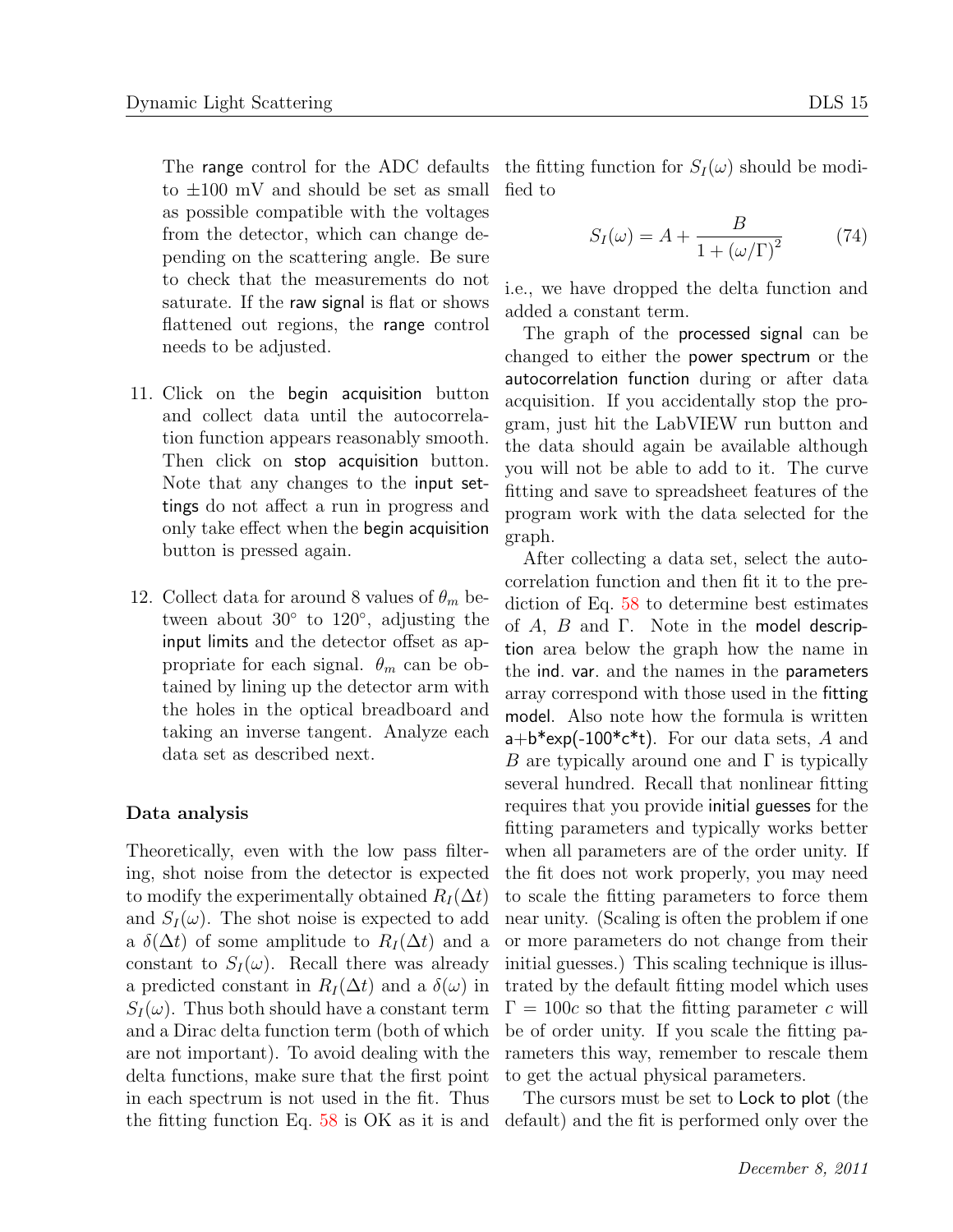region between the cursors displayed on the graph. The fitting program gives parameter uncertainty estimates, but they may not be reliable. You should vary the starting point (but never include the first point) and the ending point of the fit to get other estimates of the uncertainty in  $\Gamma$ . For example, try fitting the the first half of the decay curve and then the second half. Why might changing the fitting region affect the parameters? You should also check the reproducibility by repeating a few of the measurements and fits. Keep a record of the Γ's obtained so that you can make reasonable estimates of the best values and their uncertainties.

For one or two data sets try fitting the power spectrum to the prediction of Eq. 74. Keep in mind that the data for the power spectrum is intensity vs. frequency *f* (in Hz) while the prediction of Eq. 74 is expressed as a function of  $\omega = 2\pi f$ . For readability, you may want to change the ind. var. to *f*, even though it is simply a dummy variable. You might take care of the difference between  $f$  and  $\omega$  by a fitting model such as  $a + b/(1 + (f/(100 * c))^2)$ and demonstrating to yourself that in this case  $\Gamma = 200\pi c$ .

Compare the resulting Γ from this fit to value from the fit to the autocorrelation function. Should they give the same Γ?

If you want to try a fitting model with more than three parameters, all you need to do is name them in the parameters array, use them in the new fitting model, and supply initial guesses for them. If you want to try a one or two parameter fitting model, the process is the same, but you must first right click on the array index (the 0 at the top left of the array) for the parameters and initial guesses array and select Data Operations*|*Empty Array.

Because of the refraction at the cell wall, the true scattering angle *θ* and the measured angle  $\theta_m$  will differ as demonstrated in the lower

part of Fig. 2. Use Snell's law to deduce the relationship between them and determine *θ* for each  $\theta_m$  used.

**CHECKPOINT: You should have complete sets of measurements for each of the two samples of microspheres. An estimate of the microsphere diameter** should be calculated from just the  $\theta_m =$ **90***◦* **measurement to check if your data are reasonable.**

## **Comprehension Questions**

1. Explain qualitatively why  $\Gamma$  goes to zero at  $\theta = 0$  and why it increases with increasing *θ*. As Γ increases, does the autocorrelation function decay faster or slower? As Γ increases, does the width (frequency content) of the power spectrum increase or decrease? Do these effects imply that the electric field changes more or less rapidly as Γ increases? Would this imply the same Brownian motion must result in faster or slower variations in *E* at larger scattering angles? Because the variations *E* are due to changes in the phase of the scattered waves as the particles move, we should check how the phase changes for a given particle motion. Thus, consider Fig. 1 (top). Assume that crests of the scattered wave are emitted as each crest from the incident plane wave hits the scatterer. The change in the scattered wave's phase at the detector will then be due to two possible effects. First, if the particle moves parallel to the *incident* wave direction there will be a corresponding change in the phase of the incident wave as it hits the scatterer, e.g., if the particle moves half a wavelength downstream, it will be hit by a crest half a period later compered to when it was